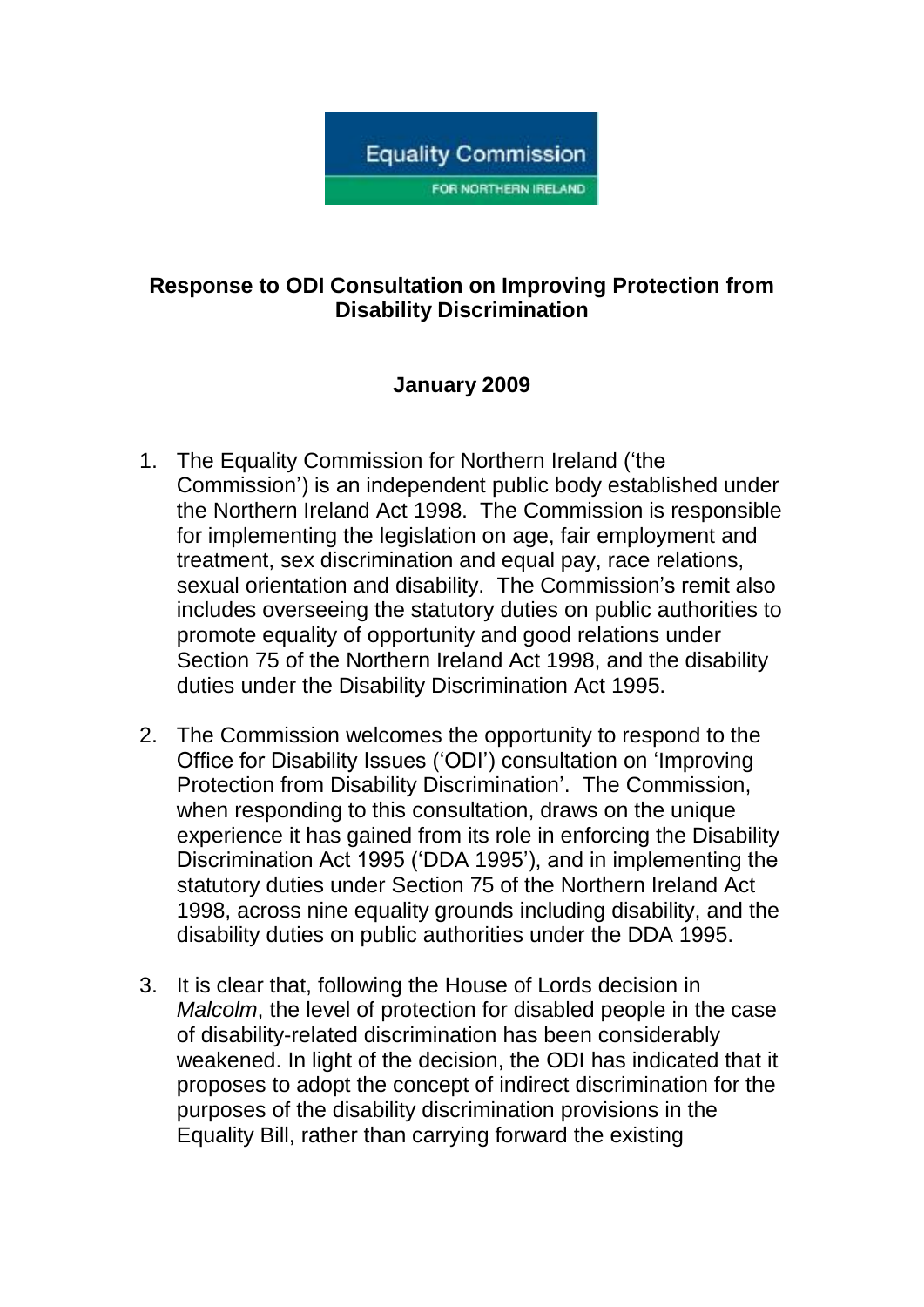provisions in the DDA 1995 that apply to disability-related discrimination.

- 4. The Commission recognises that all options, including the ODI's preferred option, have strengthens and weaknesses. In general, it is of the view that the overriding principle when deciding which option to progress, is that the proposed changes, at a minimum, do not result in a lower level of protection for disabled people against disability discrimination than that which existed prior to the *Malcolm* decision. In addition, the Commission recommends that the ODI take this opportunity to provide **additional** protection for disabled people against disability discrimination, to that which existed prior to *Malcolm*.
- 5. As previously recommended in '*Enabled? Recommendations for change to the Disability Discrimination Act in Northern*  Ireland<sup>1</sup>, the Commission is of the view that the DDA 1995 should be amended to provide protection from indirect discrimination (subject to changes to the proposed definition as outlined below).
- 6. This change is recommended for a number of reasons. Firstly, it will ensure compliance with the draft EU Directive which will provide protection from discrimination based on disability and other grounds outside the workplace and which, if adopted, will require the inclusion of indirect discrimination in relation to the non-employment areas of the DDA 1995, in addition to a reasonable adjustment duty.<sup>2</sup>
- 7. Secondly, indirect discrimination provisions will help address systemic discrimination and dismantle institutional barriers which impact on groups of disabled people. Although in many instances where indirect discrimination occurs, making a reasonable adjustment will overcome the disadvantage to the disabled person, in certain circumstances, a reasonable adjustment will not automatically remedy indirect discrimination.<sup>3</sup> In summary, the Commission is of the view

 $\overline{a}$ 

<sup>&</sup>lt;sup>1</sup> Enabled? Recommendations for change to the Disability Discrimination Act in Northern Ireland, June 2003[, www.equalityni.org](http://www.equalityni.org/)

 $2$  See in particular, Article 2 (1) of the draft Directive.

<sup>3</sup> See for examples '*Discussion paper reasonable accommodation*' by European Network of Legal Experts in the non-discrimination field, p20, prepared for the Legal seminar 25 November 2008, www.ec.europa.eu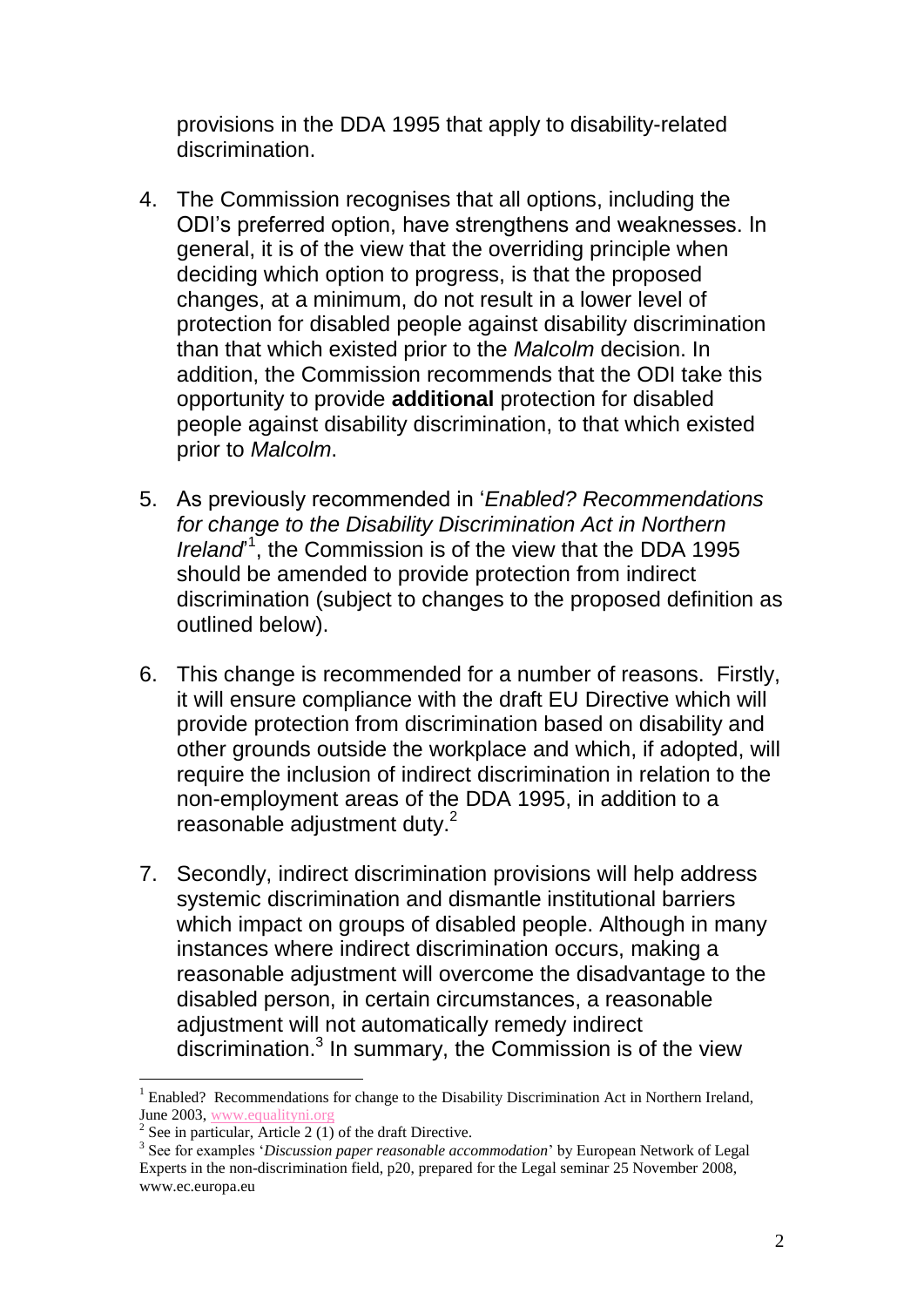that the DDA 1995 should prohibit indirect discrimination so as to provide a remedy in circumstances where disabled people are placed at a disadvantage and which cannot be challenged under the duty to make reasonable adjustments.

8. Finally, as set out in the consultation paper, including explicit protection from indirect discrimination is in line with protection which exists on other equality grounds, and therefore will ensure greater harmonisation within the scope of the antidiscrimination legislation.

# **Definition of Indirect discrimination**

- 9. As set out in detail below, the Commission is, however, of the view that the proposed definition of indirect discrimination is inadequate in a number of key respects. In order to address these deficiencies, the Commission recommends that the definition:
	- conforms to the definition of indirect discrimination in the EC Framework Directive and the draft EC Directive;
	- does not include a requirement that a person must be placed at an *actual* disadvantage.

### **Conform to EC Directive requirements**

- 10. The Commission recommends that the definition of indirect discrimination should fully conform with the definition of indirect discrimination in the Framework Directive and the draft EC Directive. This makes it clear that an apparently neutral provision, criterion or practice, which puts persons of a particular disability at a particular disadvantage must be objectively justified by a legitimate aim, and the means of achieving that aim are appropriate and necessary.
- 11. The ODI has indicated that it aims to make the indirect discrimination provisions in the DDA 1995 as consistent as practicable with the indirect discrimination provisions for the other protected characteristics. In its response to the Discrimination Law Review, the Government has indicated that it intends to harmonise the definitions of indirect discrimination to refer to an apparently neutral 'provision, criterion or practice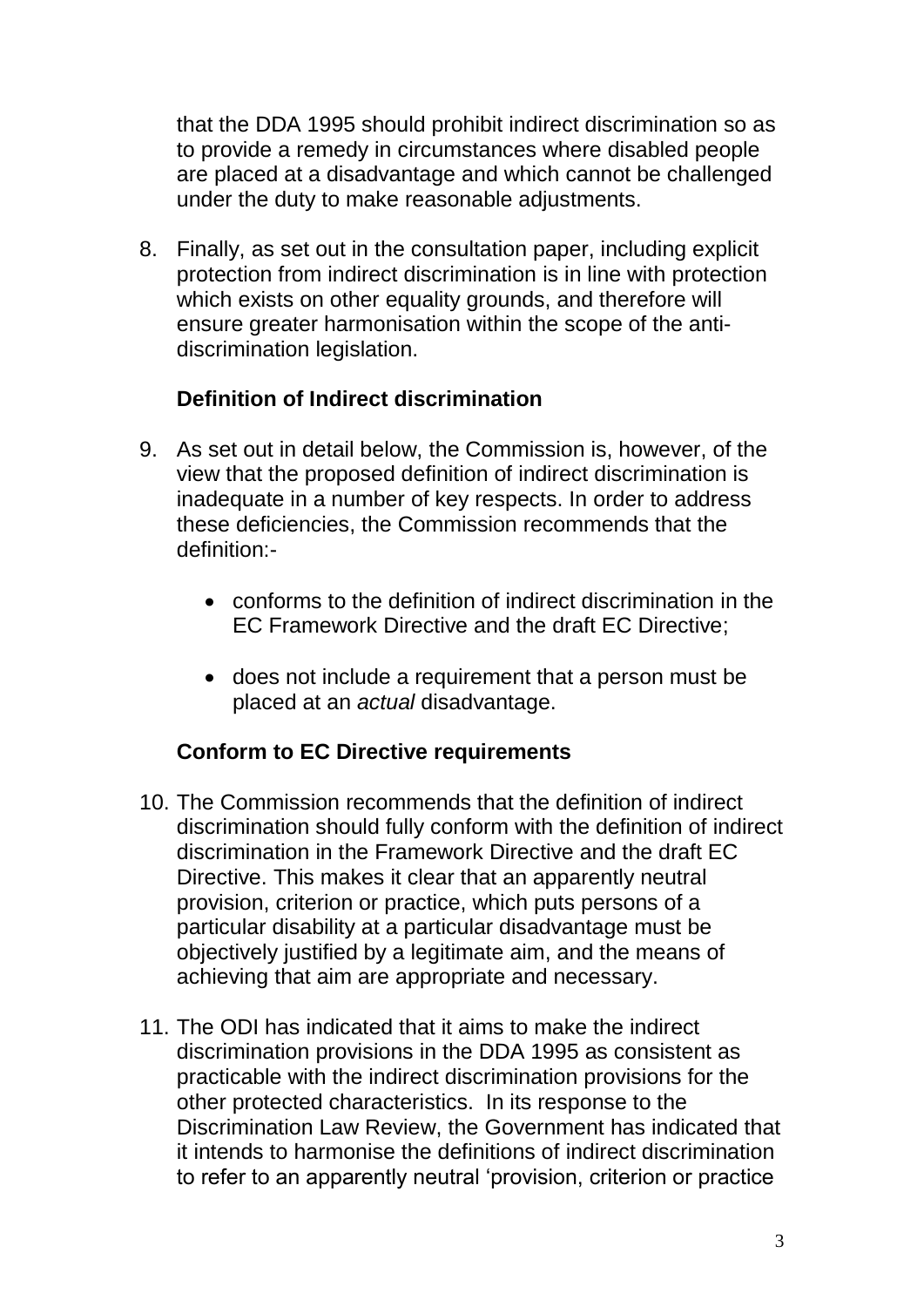which puts, or would put people of the Claimant's group at a particular disadvantage, and that justification is defined as a 'proportionate means of achieving a legitimate aim'.

- 12. As highlighted in its response to the Discrimination Law Review, the Commission recommends that the means of achieving that aim should be "*appropriate and necessary*", rather than proportionate. The Government has indicated, in its response to the Discrimination Law Review, that the wording "appropriate and necessary" is problematic in domestic discrimination legislation because of the extreme exigency associated with "necessity" in domestic law. It has also indicated that if the wording were to be used, there might be a risk that this might be interpreted by the courts as an overly strict requirement.
- 13. It is of note that the words "appropriate and necessary" have, in compliance with the EC Framework Directive, been adopted without difficulty by other Member States, including Sweden and the Republic of Ireland. The courts in any event will have to apply domestic provisions in line with the definition in the Directive and in accordance with ECJ case law.

### **Remove requirement of 'actual' disadvantage**

14. The Commission further recommends that if the concept of indirect discrimination is introduced in the DDA 1995 it does not impose a requirement that the apparently neutral provision, criterion or practice must put the person at an *actual*  disadvantage. The definition of indirect discrimination on the grounds of disability in the Framework Directive makes it clear that indirect discrimination shall be taken to occur where an apparently neutral provision, criterion or practice *would put* persons having a particular disability at a particular disadvantage compared with other persons unless objectively justified. The definition of indirect discrimination which currently exists in relation to other equality grounds requires that an individual must have suffered an *actual* disadvantage. In consequence, an applicant who is, for example, deterred from making a job application due to the inclusion of an unjustifiable apparently neutral rule which will place him/her at a disadvantage due to his/her disability, will have no redress under the DDA 1995.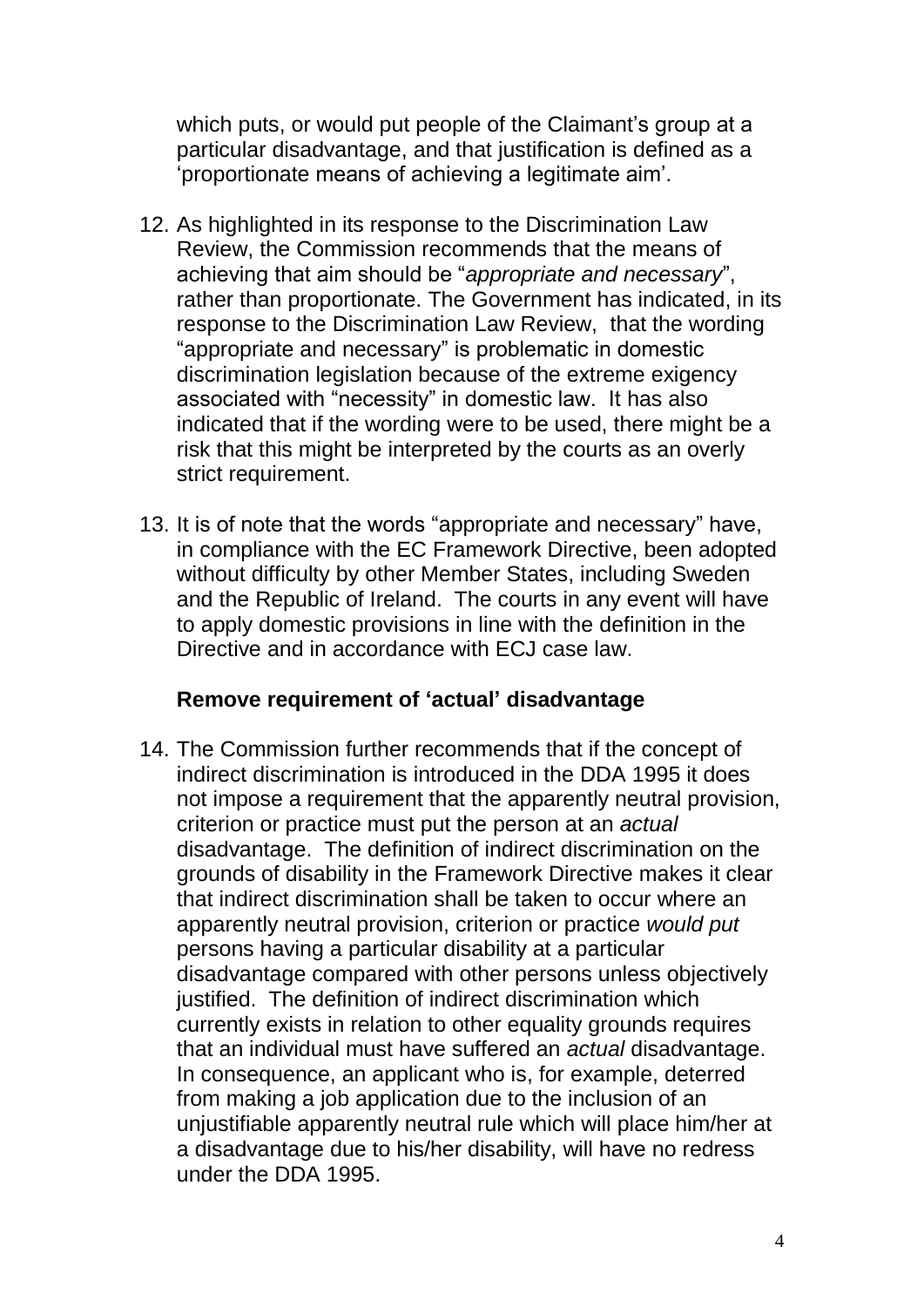15. The Commission recommends that the proposed definition of indirect discrimination in the DDA 1995 reflects changes to the Race Relations Act 1976 by the Race Relations Act 1976 (Amendment) Regulations 2008, which came into force on 22 December 2008.

#### **Anticipatory reasonable adjustment duty on employers**

- 16. The Commission is of the view that in order to fully comply with the EU Framework Directive, employees and applicants should be able to challenge a provision, criterion or practice before it is applied and therefore to challenge indirectly discriminatory practices in an anticipatory manner.
- 17. However, it is of note that the duty to make reasonable adjustments in employment is not an "anticipatory" duty and the Government in its response to the Discrimination Law Review, has indicated that it does not intend to change the DDA 1995 to impose an anticipatory duty on employers.
- 18. As highlighted in *Enabled?*, the Commission recommends that employers are subject to a duty to anticipate the requirements of potential disabled employees and applicants, and to take reasonable action to remove barriers in advance of an individual complaint. Employers will only be required to take steps which are 'reasonable'. The anticipatory duty in itself would not be enforceable, but it could be considered by Tribunals when an individual is claiming a particular reasonable adjustment.
- 19. The imposition of an anticipatory duty on employers is in keeping with the potential for employees and applicants to challenge indirectly discriminatory practices in an anticipatory manner. It will significantly enhance the level of protection for disabled people against disability discrimination, and ensure that employers proactively make the necessary changes to prevent a disabled employee or applicant being placed at a substantial disadvantage. As recommended by the Disability Rights Task Force in its final report '*From exclusion to inclusion*', the Commission recommends that further work is taken forward to explore ways of employers having to anticipate the need for adjustments, rather than awaiting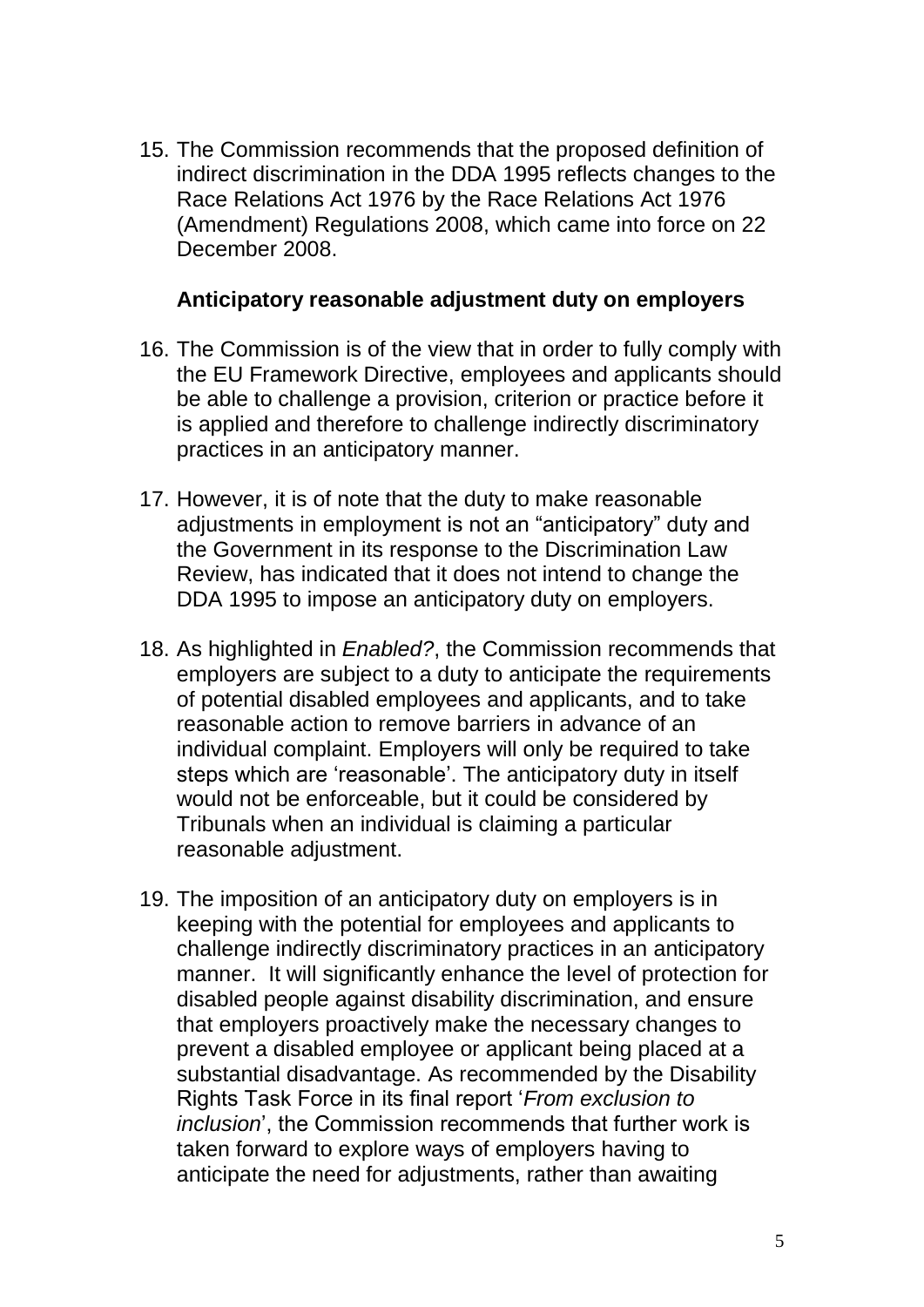contact with individual employees and job applicants before considering and making adjustments.

- 20. It will, in addition, ensure greater harmony of protection across the scope of the DDA 1995, where an anticipatory duty already exists in relation to service providers, schools and institutions of further and higher education.
- 21. In summary, in light of the effects of *Malcolm* which substantially reduced the level of protection for disabled people against discrimination, the shortcomings of the concept of indirect discrimination (see paragraphs 27-35 below), and in the interests of harmonisation across the scope of the DDA 1995, the Commission is of the view that a review of the Government's decision not to introduce an anticipatory duty on employers is urgently required.

### **Proposed removal of disability- related discrimination**

- 22. As set out above, the Commission is of the view that the DDA 1995 should be amended to include protection against indirect discrimination. The consultation document has sought views on whether indirect discrimination, in light of the effects of the *Malcolm* decision, should **replace** disability-related discrimination.
- 23. One course of action, ultimately rejected by the ODI, was to maintain the principle of disability-related discrimination and seek to reinstate the comparator as used by the Court of Appeal in *Clark v Novacold*; such an option requiring the ODI to introduce legislation to completely reverse the effect the House of Lords' judgment in *Malcolm*. The ODI refer to difficulties in ensuring a degree of legislative certainty, though it has not elaborated on the nature of these difficulties.
- 24. The Commission's preferred approach is that the concept of disability-related discrimination (duly amended to reverse the decision in *Malcolm*) is retained within the DDA 1995, **in addition** to the concept of indirect discrimination.
- 25. The Commission supports the option (ultimately rejected by ODI) of removing the need for a comparator, so that a disabled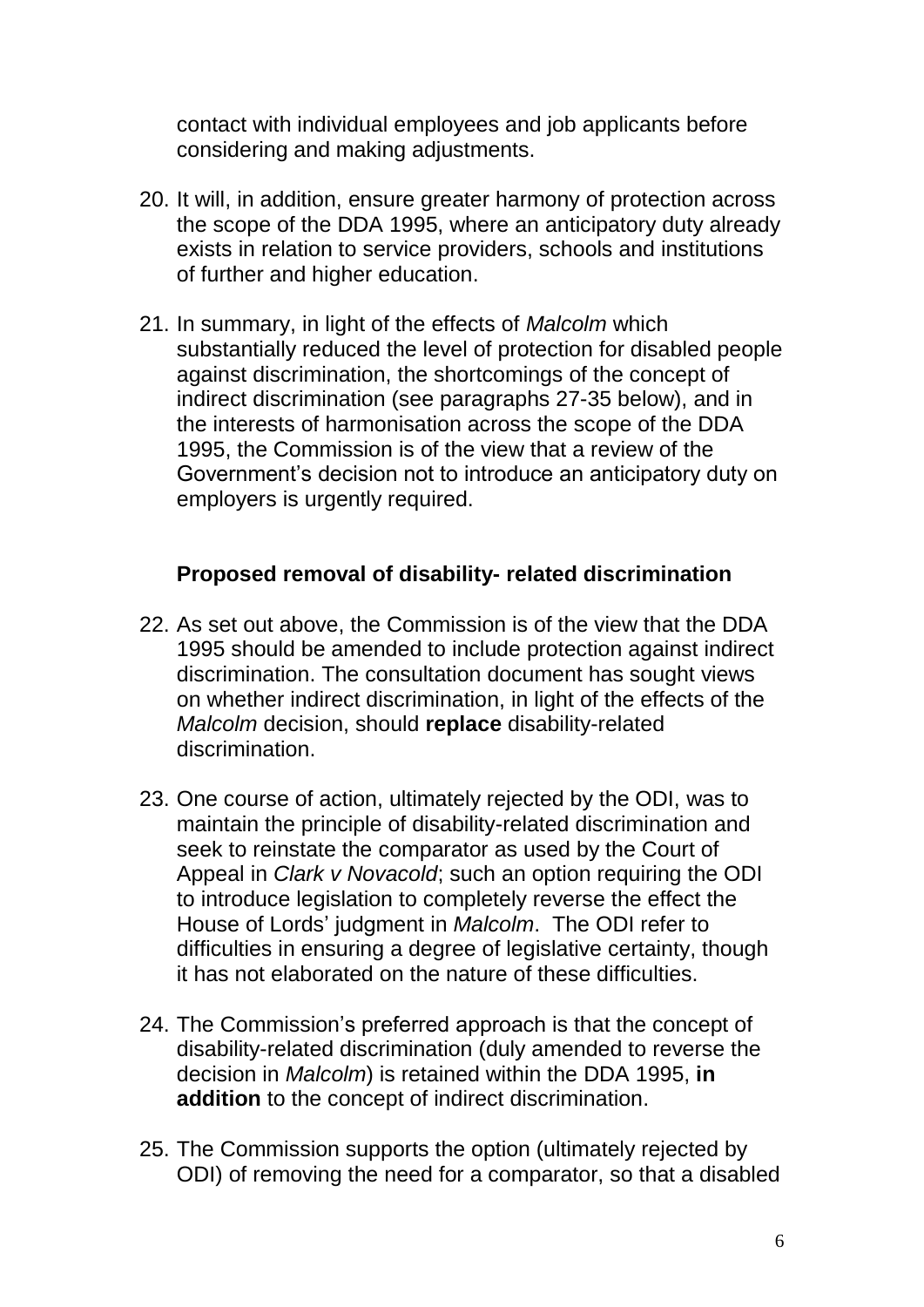person no longer needs to demonstrate that s/he has been treated less favourably than others in the same or not materially different circumstances. Discrimination will therefore arise where a disabled person is placed at a substantial disadvantage for a reason related to his/her disability unless objectively justified by a legitimate aim, and the means of achieving that aim are appropriate and necessary.

- 26. This approach is recommended for a number of reasons. Firstly, as recognised by the consultation document, the principle of disability-related discrimination is well established and its application is well understood. Secondly, and critically, the Commission has concerns, as outlined below, that the removal of the concept of disability-related discrimination and its replacement with indirect discrimination, may not adequately amend the DDA 1995 in accordance with the provision prior to the House of Lords' judgment in *Malcolm*, and may result in a lower level of protection for disabled people against disability discrimination than that which existed prior to the *Malcolm* decision.
- 27. In particular, the concept of disability related discrimination was introduced in order to address the highly individualised barriers to equality of opportunity faced by a disabled person. An essential part of the concept was exploring the *reason* for the less favourable treatment and its connection with the disabled person's disability.
- 28. In contrast, indirect discrimination primarily concentrates on the *impact* of a provision, criterion or practice on a *group* of disabled persons, rather than the reason for the treatment. When attempting to allege indirect disability discrimination, a complainant, unlike in the case of disability -related discrimination, has the additional burden of showing that it is more likely that people sharing the protected characteristics will experience the disadvantage.
- 29. There have been many difficulties in other equality strands in proving indirect discrimination, particularly as regards identifying the appropriate "pool" on which a provision, criterion or practice has a disparate impact. Of note is the recent case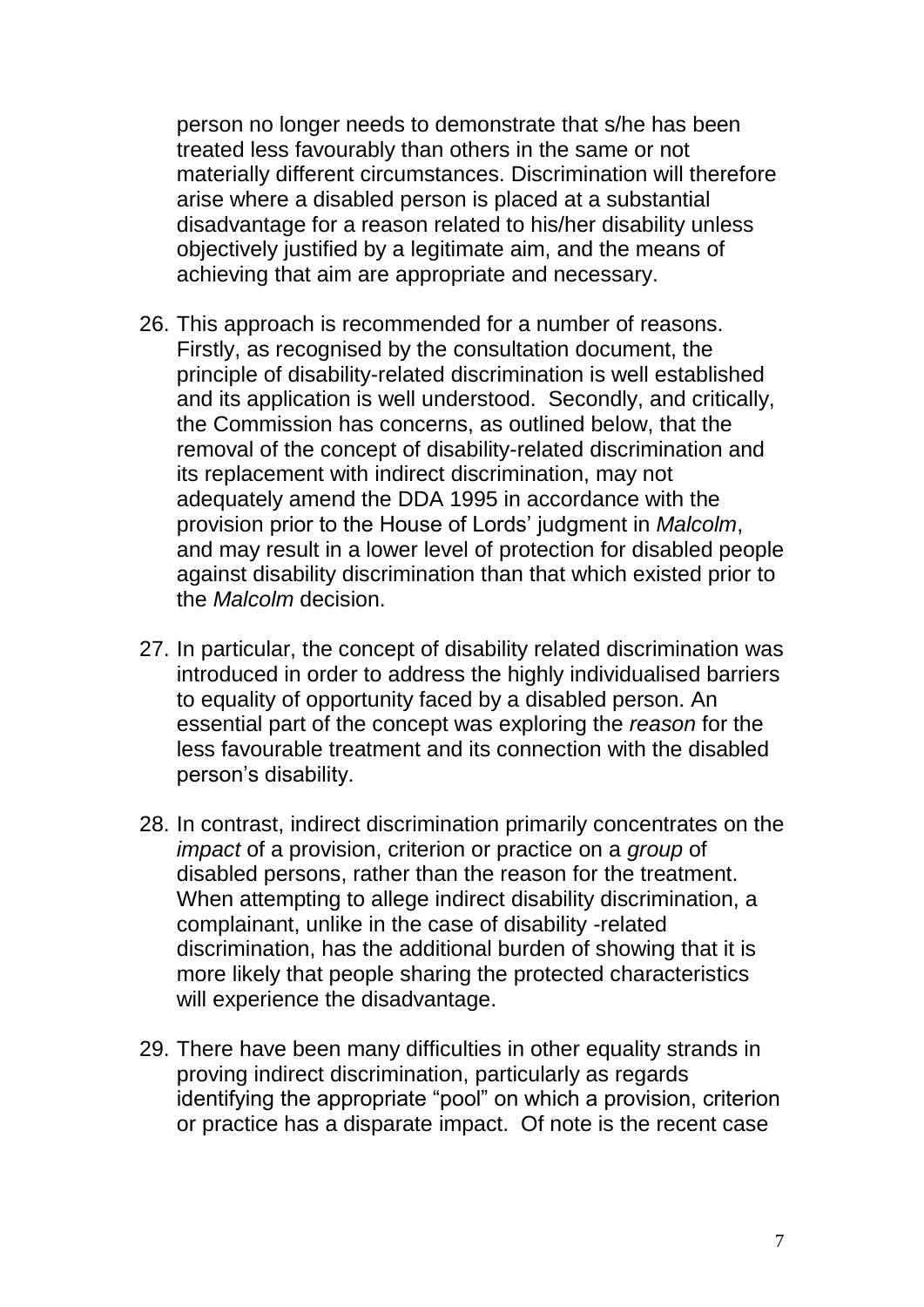of *Eweida v British Airways PLC<sup>4</sup> ,* a case which involved indirect religious discrimination, in which the Employment Appeal Tribunal made it clear that when proving indirect discrimination there "must be evidence of group disadvantage, and the onus is on the claimant to prove this" and that "the whole purpose of indirect discrimination is to deal with the problem of group discrimination."

30. It also stated as follows:-

"The claimant must share that particular disadvantage because otherwise she could not show that she was a victim; the provision would not adversely affect her. But in our judgment it is not enough for a claimant to identify a disadvantage which she personally suffers and which others not sharing her belief do not, and then establish liability merely by discoveringanywhere it seems-a like minded soul who shares her belief so that he or she would be similarly disadvantaged if employed in similar circumstances by BA (British Airways)."

In that case, the EAT concluded that the claimant had not adduced evidence of group disadvantage, and the fact that there may somewhere be some other persons who shared the beliefs of the claimant, was not sufficient to establish the necessary degree of disparate impact or group disadvantage. The EAT also highlighted the fact that "the only effect was on the claimant" and that "even if other religious persons elsewhere may have been similarly placed, there was no evidence at all that anyone at BA was."

Due to the very individualised nature of certain disabilities, it is likely, in certain indirect discrimination cases, to prove difficult to show disparate impact, and to show that anyone other than the disabled claimant was (or likely to be) disadvantaged.

31. In addition, the consultation document has not clarified in relation to indirect discrimination the degree to which a service provider or employer must know or be reasonably expected to know about the disability.

 $\overline{a}$ 

 $4$  UKEAT/0123/08/LA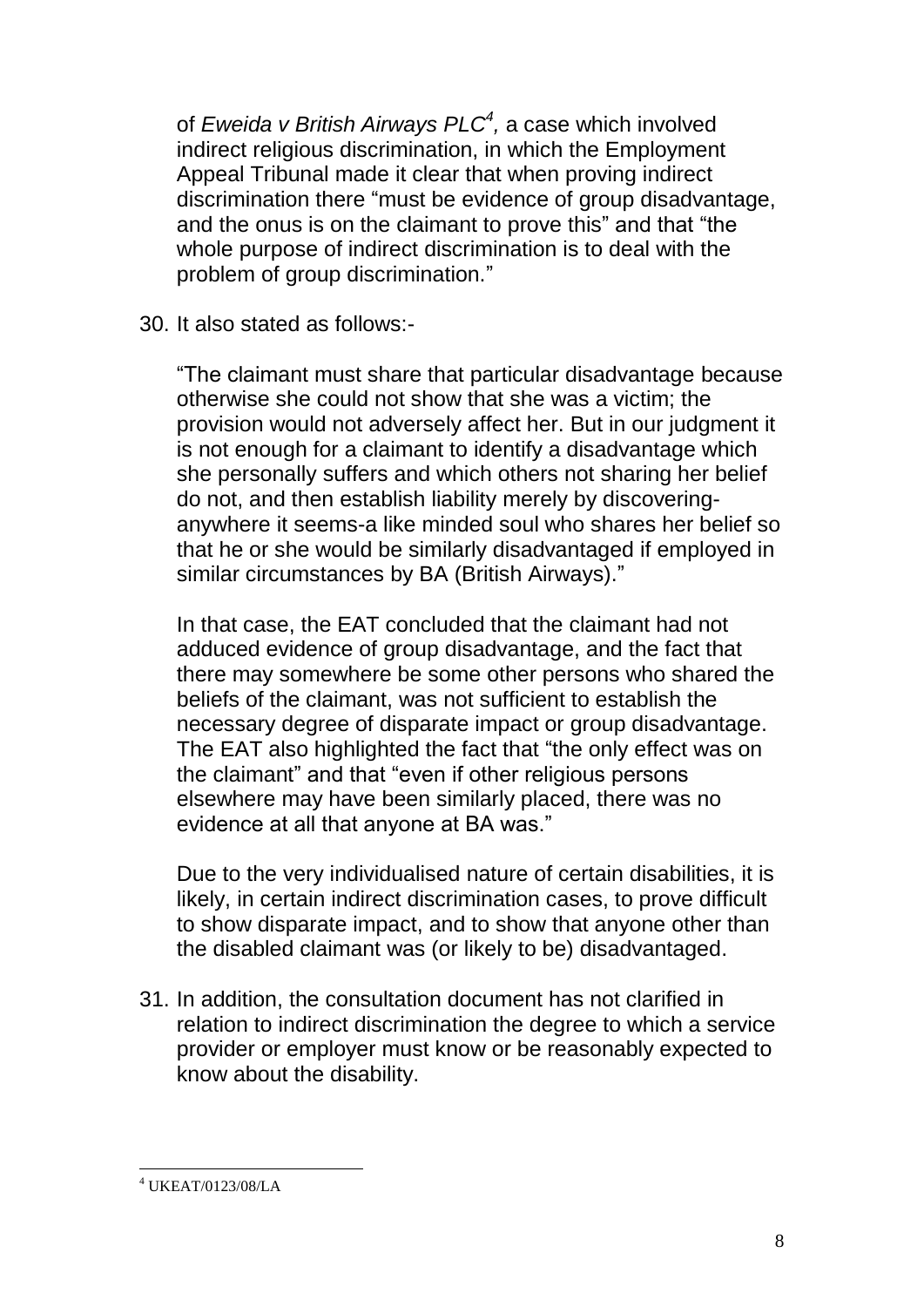- 32. As made clear in the House of Lords' decision in *Malcolm*, knowledge of a person's disability is required in order for there to have been discrimination under the DDA 1995, and justification also assumes knowledge of disability. Lord Neuberger indicated "it would require very clear words before a statute could render a person liable for damages for discrimination against a disabled person owing to an act which was not inherently discriminatory carried out at a time when the person had no reason to know of the disability which could render the act discriminatory." He did however state "different considerations apply where the act is obviously liable to be actually or even potentially discriminatory". As the outcome of the appeal did not turn on this issue, he declined to give any further guidance on this matter.
- 33. Clarity is therefore needed as to the extent of knowledge of a person's disability required by employers, service providers and others when seeking to justify indirectly discriminatory practices which are 'obviously liable to be actually or even potentially discriminatory".
- 34. It is of note that the EAT in *Eweida v British Airways PLC,*  stated that "it would be legitimate to infer that BA ought to have been aware of the potential discriminatory consequences, and in those circumstances their failure to address the issue until it had been raised by the claimant could properly be criticised".
- 35. In addition, the consultation document does not address the issue of compensation as regards indirect discrimination complaints, in particular, the lack of compensation in certain circumstances where the indirect discrimination is unintentional. In contrast, compensation is available for unintentional disability –related discrimination.
- 36. Finally, the Commission is concerned that the proposed provisions on indirect discrimination will not adequately address 'one-off' acts of discrimination as suggested by the consultation document.
- 37. In arriving at its preferred approach, the ODI has rejected the option that indirect discrimination might be adopted in addition to the retention of disability-related discrimination (duly amended to reverse the decision in *Malcolm*), on the basis that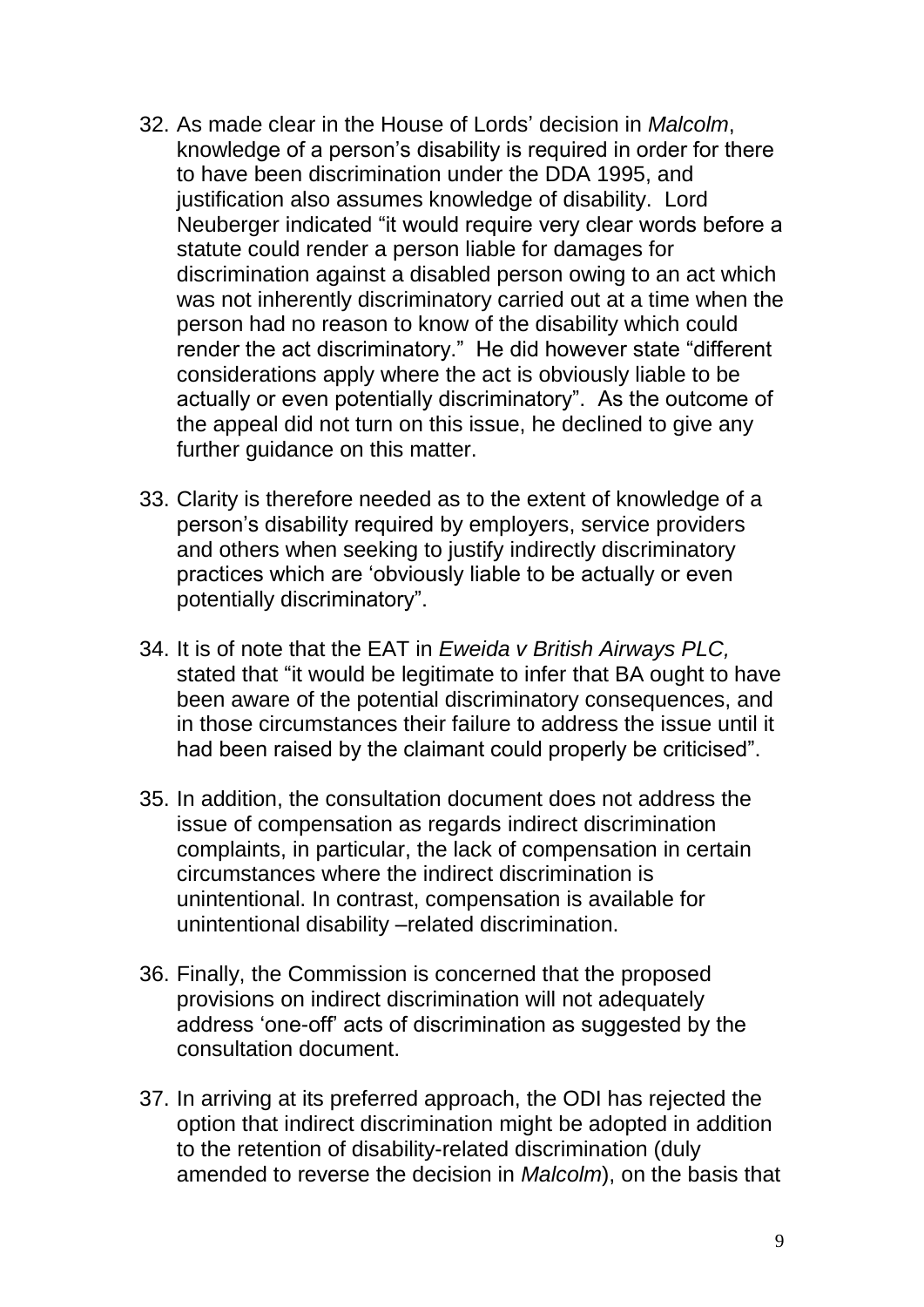it will result in at least four forms of discrimination and will make the disability discrimination legislation cumbersome and confusing to operate. It has also indicated that maintaining the very distinct nature of disability-related discrimination would be contrary to the aims of harmonising equality legislation, as far as practicable in the Equality Bill.

- 38. Although, in principle, the Commission favours a harmonised approach across single equality legislation, where possible, it is of the view that a variation from a common approach may be necessary in certain circumstances. Even with the proposed changes to the DDA 1995 as set out in the Government's response to the Discrimination Law Review, there will still be a significant number of inconsistencies both within the DDA 1995 and between the DDA 1995 and the other anti - discrimination statutes. The key question is whether or not a variation in protection is justifiable. In light of the limitations of the proposed concept of indirect discrimination as highlighted above, the Commission is of the view that both concepts (indirect discrimination and disability-related discrimination (duly amended)), are necessary and justifiable.
- 39. In summary, the Commission recommends, for the reasons outlined above, that:-
	- the concept of disability-related discrimination is amended to remove the requirement of a comparator and is subject to objective justification; and
	- indirect discrimination is prohibited in the DDA 1995; subject to the concerns highlighted above in relation to the definition of indirect discrimination, proving indirect discrimination and remedies available under indirect discrimination, being effectively addressed.
- 40. The Commission further recommends that the Government reviews its decision not to introduce an anticipatory duty on employers. Such a review is proposed in light of the effects of *Malcolm*, the shortcomings of the concept of indirect discrimination on the grounds of disability, and in the interests of harmonisation across the scope of the DDA 1995, particularly if the concept of disability –related discrimination is ultimately not amended,.